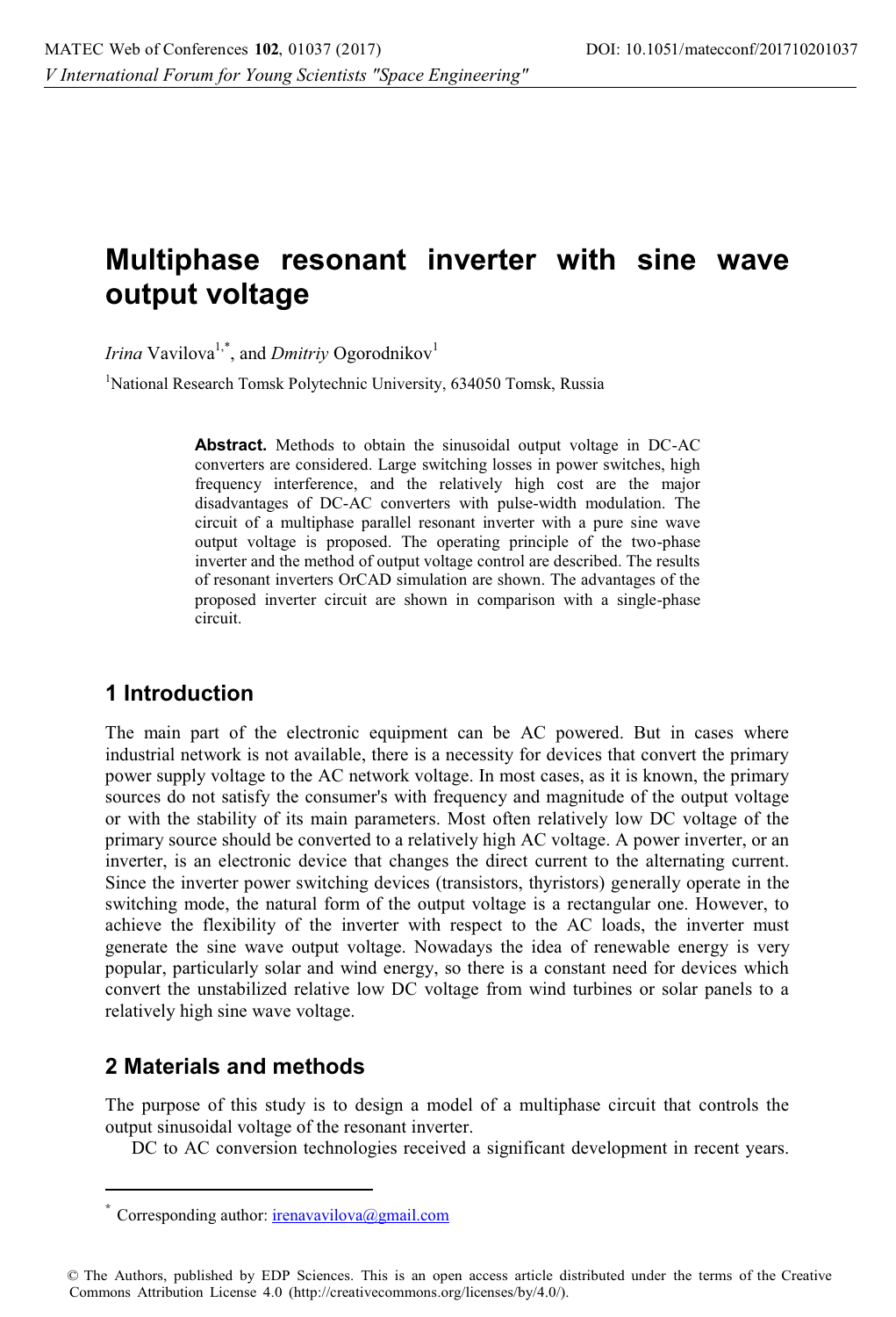Modern inverters provide a sinusoidal output voltage with low harmonic distortion, and low levels of electromagnetic interference [1]. Very often the inverter is used as one of elements in the power converter. The principal feature of such schemes is the increased operating frequency (up to several hundreds of kilohertz). For efficient operation of the converter at a high frequency more sophisticated and expensive electronic components are required.

The power converter must have a high efficiency, high reliability and have acceptable weight and size. It must also have a valid level of the higher harmonics (THD limits) in the output voltage and do not create unacceptable to the consumer level of output voltage ripples. Voltage inverters help information systems to eliminate or to reduce the dependence on operation of the AC main. For example, when electric power of the main goes off unexpectedly the backup battery paired with the inverter will ensure the operation of computers until the execution of the necessary tasks will be completed correctly.

Typically, the pulse width modulation (PWM) is used to control the inverter output voltage and the output frequency. The output voltage in such schemes has a pulse shape. However, a significant switching loss is the main disadvantage of the PWM inverters. One way to reduce the switching losses is to design the inverter circuit so that the switching is done at zero current or zero voltage (so-called "soft switching" technique). For example, sinusoidal nature of current in the resonant inverter provides a number of advantages: minimal switching losses of power switches, high reliability, low levels of radio-frequency interference (RFI), the possibility to use thyristors – devices for which only the turning on is controlled.

Resonant circuits are used in high-power thyristor motor drives and uninterruptible power supplies. However, they are rarely used in low-power converters.

In cases when the load varies over a wide range (including open circuit case), the preference is given to the parallel resonant inverter. Besides the advantages mentioned above, the work in the series resonant circuit at resonance mode also allows receiving an increased output in comparison with the input voltage without using a transformer.

Despite the advantages, only simple circuits of resonant inverters are discussed in the literature. These schemes are not widely used as the sine wave generators. In particular, this happened due to the rather strong dependence of the output voltage on the oscillating circuit quality factor.

#### **2.1 Resonant inverters**

The circuit of the parallel resonant inverter providing power consumption regulation and, as a consequence, the stabilization of the output voltage is shown in Figure 1 [2, 3].



Fig. 1. The parallel resonant inverter with the input thyristor VS and its voltage and currentwaveforms.

The pulsed input source energy consumption in the process of output voltage regulation requires the use of a smoothing filter. To reduce the weight and size parameters of this filter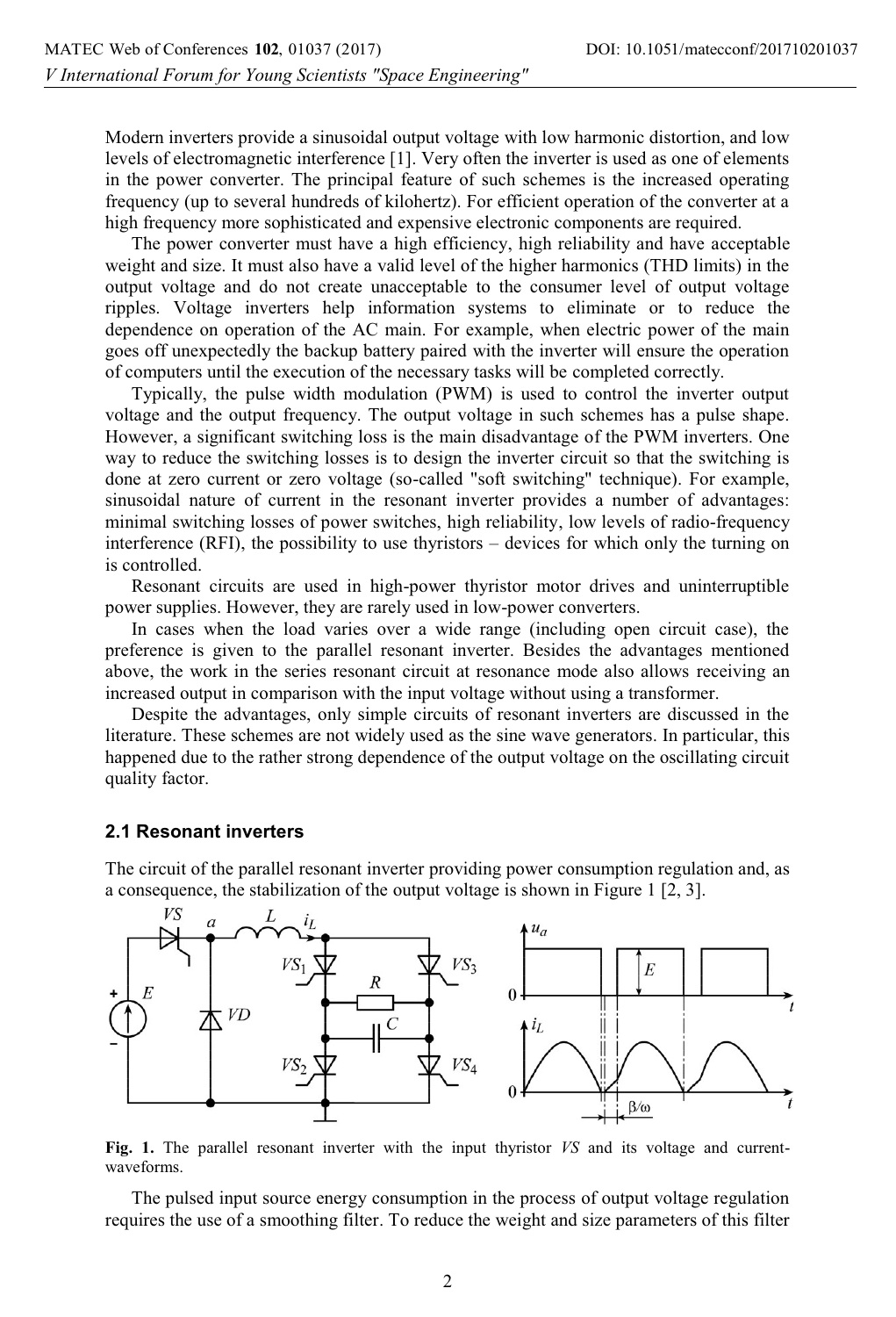we need to reduce the form factor of the consumed current. The main idea is that in order to reduce the form factor of the current is expedient to consume the power from the input source through several parallel phases. These phases are included in the operation as needed (the switching time for the next phase depends on the load of the inverter). With this consumption method, the input current amplitude will be smaller and, hence, longer duration than in the single-channel circuit.

#### **2.2 Multiphase circuit**

The developed circuit to realize the proposed energy consumption principle is shown in Figure 2. In this example, the input circuit is divided into two phases (such circuits are called multiphase).



**Fig. 2.** The biphase circuit of a parallel resonant inverter.

In the first cycle of the inverter operation both input thyristors  $VS_1$ ,  $VS_2$  and a pair of thyristors in one of the diagonals of the H-bridge are switched on. The charge of the capacitor is influenced by the voltage source *E*. The difference between the input voltage and the voltage across the bridge diagonal is applied to the input inductors, and they are connected in parallel to each other. Hence it follows that to obtain the desired output frequency and Q-factor of this circuit the equivalent inductance of  $L_1$  and  $L_2$  inductors which are connected in parallel should be equal to the inductance *L* of the original singlephase circuit. Consequently, the inductance of each inductor should be two times higher than the inductance of a single-phase circuit. If  $L_1$  and  $L_2$  inductance are equal, the amplitude of the current in each phase will be equal to half of the current amplitude in the single-phase circuit, and the phase amplitudes are equal to each other.



Fig. 3. The power supply current waveform with increase of the load of the biphase inverter circuit, where  $I_m$  is the amplitude of the power supply current at the maximum load.

The switch on time delay (firing angle) of the input thyristor with respect to the switch on time of H-bridge thyristors will be the smaller, the higher the inverter load is. At the light load mode the regulation (or stabilization) of the output voltage is provided only by